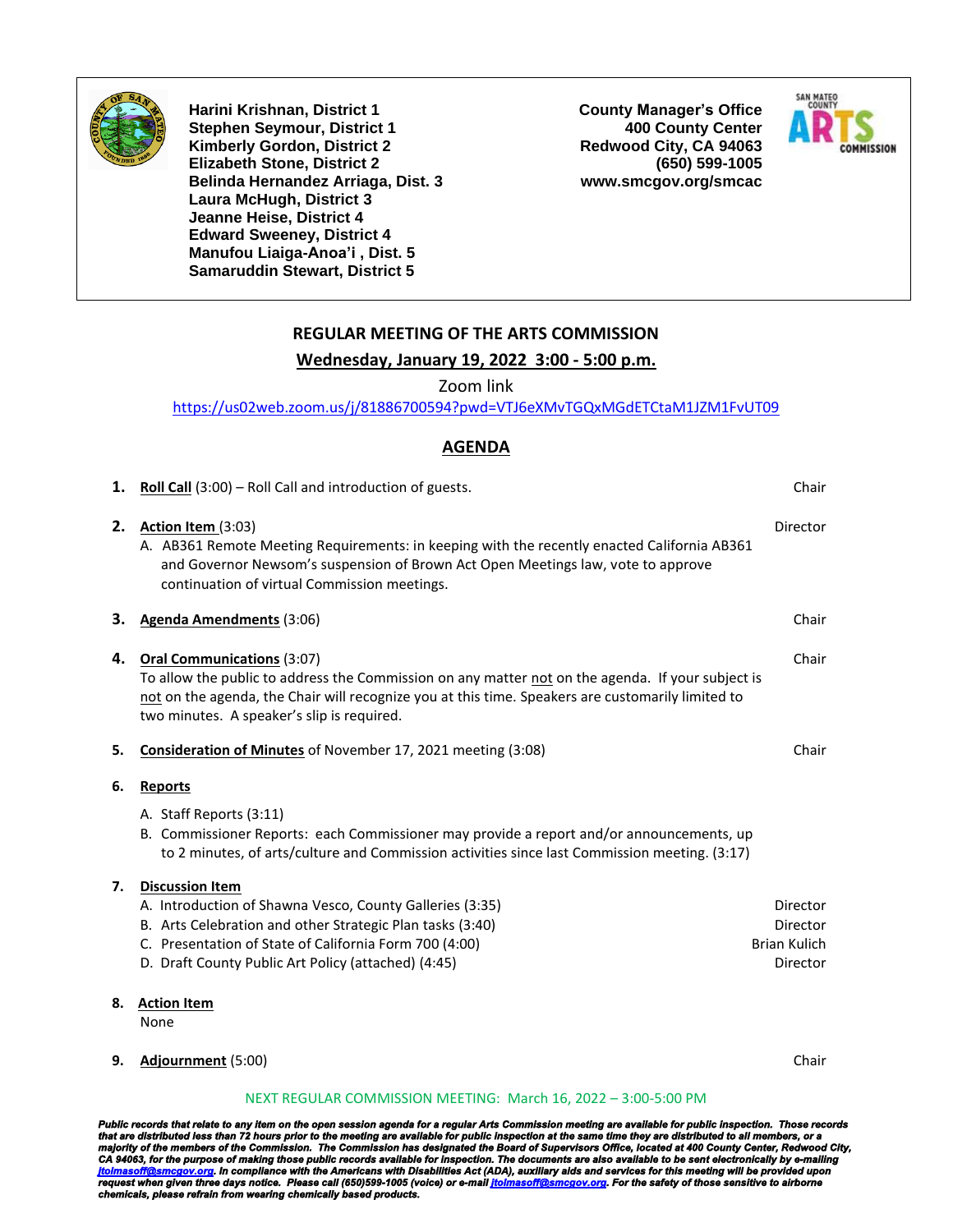

**Harini Krishnan, District 1 Stephen Seymour, District 1 Kimberly Gordon, District 2 Elizabeth Stone, District 2 Belinda Hernandez Arriaga, Dist. 3 Laura McHugh, District 3 Jeanne Heise, District 4 Edward Sweeney, District 4 Manufou Liaiga-Anoa'i, Dist. 5 Samaruddin Stewart, District 5**

**County Manager's Office 400 County Center Redwood City, CA 94063 (650) 599-1005 www.smcgov.org/smcac**



## **REGULAR MEETING OF THE ARTS COMMISSION**

**Wednesday, November 17, 2021 — 3:00 p.m. to 5:00 p.m.** Location: Zoom meeting

## **MINUTES**

**1. Roll Call** – Roll Call and meeting began at 3:02 pm. In Attendance: Commissioners Gordon, Stone, Liaiga-Anoa'I, Sweeney, Krishnan, McHugh, Stewart and Heise Absent: Commissioners Seymour and Hernandez Arriaga Staff: Robin Rodricks, Mara Grimes, Juda Tolmasoff Guest: Irma Zoepf

## **2. AB361 Remote Meeting Requirement – Action Item**

Review and vote on AB361 Remote Meeting Requirements: in keeping with the recently enacted California AB361 and Governor Newsom's suspension of Brown Act Open Meetings law. Commissioner Sweeney made a motion that we approve continuation of virtual Commission meetings. Commissioner Liaiga-Anoa'I seconded the motion. Roll Call Vote: approved unanimously.

## **3. Agenda Amendments**

Director noted that the Presentation of State of California Form 700 by Brian Kulich needed to be rescheduled to the January 2022 meeting. Action Item 8 will be added to part C to discuss scheduling meeting dates and times for 2022.

## **4. Oral Communications**

None

## **4. Consideration of Minutes** of September 15, 2021, meeting

Motion made by Commissioner Heise to accept the minutes; seconded by Commissioner Liaiga-Anoa'I. Roll Call Vote: approved unanimously.

## **5. Reports**

A. Commissioner Reports:

• **Commissioner Krishnan:** Attended and loved the Racial Justice Summit. She was chosen to ask a question of the panel, Arts as Agents of Change. Thanks to Silicon Valley Council of Nonprofits and Thrive Alliance.

Public records that relate to any item on the open session agenda for a regular Arts Commission meeting are available for public inspection. Those records<br>that are distributed less than 72 hours prior to the meeting are av *request when given three days notice. Please call (650)599-1005 (voice) or e-mai[l jtolmasoff@smcgov.org.](mailto:jtolmasoff@smcgov.org) For the safety of those sensitive to airborne chemicals, please refrain from wearing chemically based products.*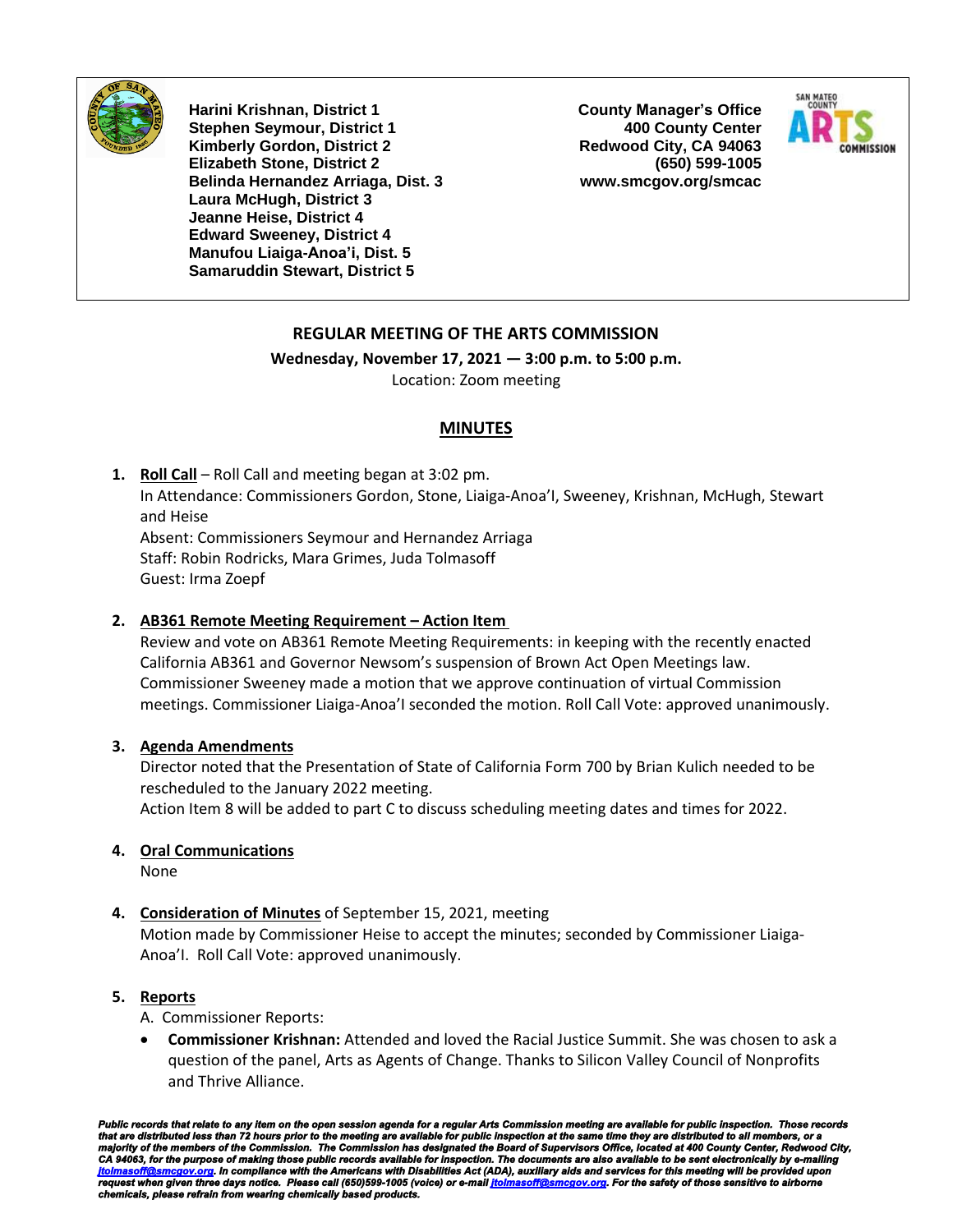- **Commissioner Hernandez Arriaga:** She was grateful to be included as a panelist on the Arts as Agents for Change session. She has been working on arts advocacy with the Californians for the Arts and met with 6 state legislators about supporting the arts and about the arts/artists as second responders.
- **Commissioner Gordon:** The PJCC art gallery was finally open after 18 months and featured a Polish artist.
- **Commissioner Stone:** Attended the panel on Arts as Agents for Change session, and thought it was very well done. She asked the Director about follow up on ways to increase accessibility to Filoli. Robin stated that she had spoken to Supervisor Groom and Filoli citing a big part of the problem getting with accessibility has to do with transportation as the venue is remote. They discussed the possibility of working with SamTrans to create a "Surprise Saturday" where busses would be available to take residents to various arts and culture destinations within the County.
- **Commissioner McHugh:** Reported that the Half Moon Bay Pumpkin Festival was cancelled. The "Make It on Main Street" program has gained some traction and venues are starting to open more. The Coastal Arts League has 3 shows and Sanchez Adobe held its annual 50-50 show. She attended the Pacifica Arts League show, and it was extremely crowded.
- **Commissioner Heise:** She worked with on the Arts Commission DEI statement. The North Fair Oaks project has been meeting every 2 weeks. Murals are installed, 16 of them done by one artist. They also now have a call for artists and community input for the theme, "What is a healthy community?" The Causeway mural does not have a theme and is a celebrating of art different than most other community murals. She reported that she is a docent for the Cantor Art Museum and the Fine Arts Museum who is providing access tours, both in person and virtual, to people with limitations.
- **Commissioner Sweeny:** Attended the North Fair Oaks Community Council meetings and thought the process was interesting. The Arts Redwood City group has been circulating a Countywide survey regarding the Center for Creativity and have received over 1,000 responses so far. Attended Open Studios at Cubberley.
- **Commissioner Liaiga-Anoa'i:** Celebrated Filipino New Years. Daly City has a Youth Poet Laureate. A group of Daly City residents are finding "historic gems" (mostly murals) to preserve and clean, looking for support and working with South San Francisco. Looking to increase STEAM and STEM programs. Kick off in February 2022, looking for \$2M to build it out and increase youth representation and investment. The Winter Wonderland Festival was full of culture.
- B. Staff Reports
- **Robin Rodricks:** New Curator started in November and the first exhibition will be Friday, Nov. 19, 2021, a retrospective tribute to the past curator and artist, Boris Koodrin. Also, planned are exhibits featuring sculptor Libby Libior's work in the Rotunda Gallery and Latifat Apatira's botanical prints in the Community Gallery. More coming in January. Working with the Health Center and productive calls with SAMCEDA and The Visitor's Bureau on future projects. Redistricting was finalized with not many changes to district lines, as results from the Census were delayed due to COVID.
- **Mara Grimes:** Focused on the grants program, 31 applicants, 13 from new organizations. There was a big divide around DEI, and we will provide a workshop in Jan. 2022 to address this. Working with SamTrans and San Mateo County Office of Education on Art Takes a Bus Ride program and would like 4-5 Arts Commissioner to be judges. Partnering with Offices of Ed for San Mateo, Alameda, and Santa Clara for day long program for arts educators, Art as LIFE! on February 2, 2022.
- **Director reported for Juda Tolmasoff:** Please be sure to get your vaccines and boosters and encourage others to do so as well. Although the County is doing well in this area, the State numbers are rising.

Public records that relate to any item on the open session agenda for a regular Arts Commission meeting are available for public inspection. Those records<br>that are distributed less than 72 hours prior to the meeting are av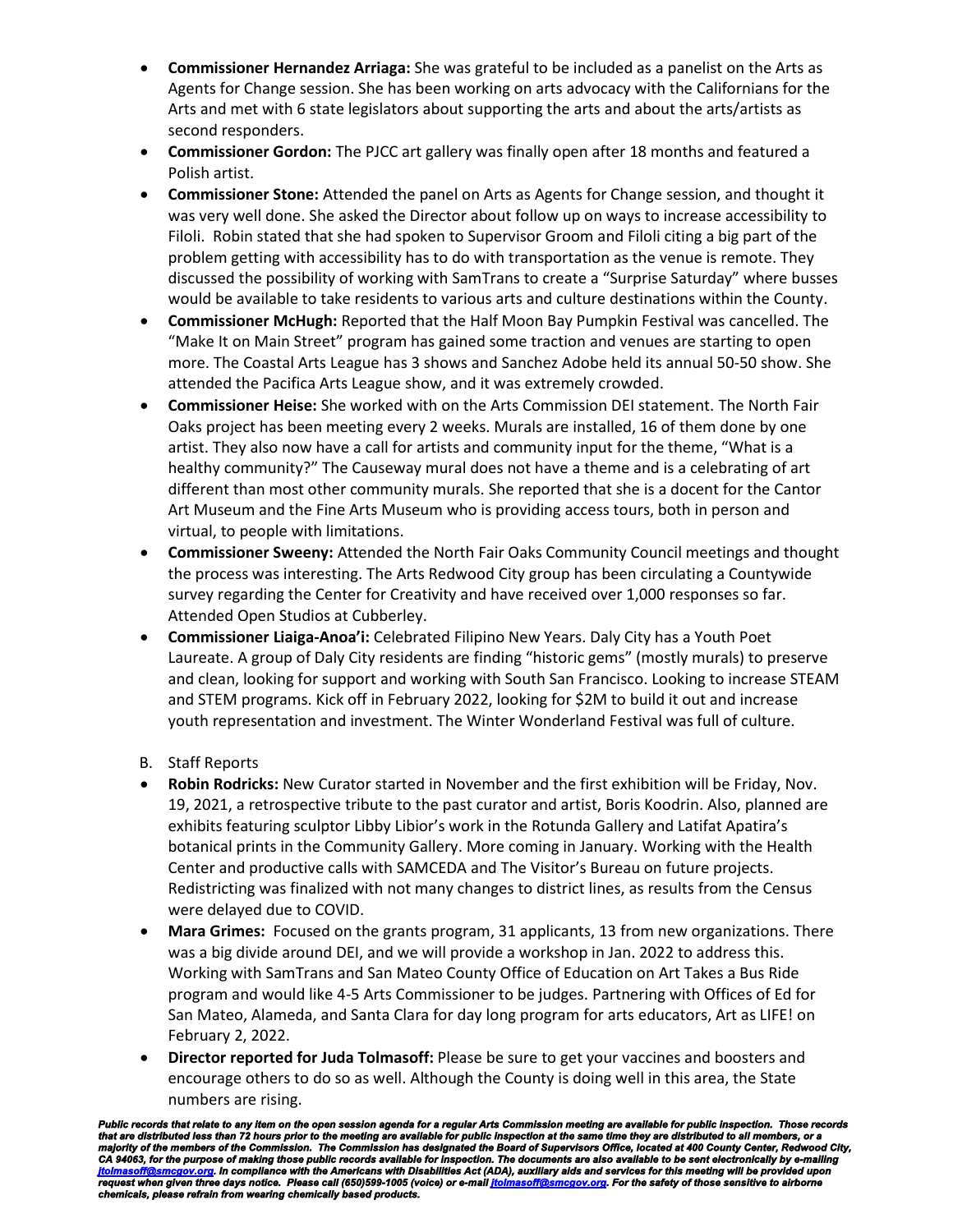## **6. Action Item**

## A. Adoption of recommended Cultural Equity Statement

Commissioners Heise and McHugh presented the Cultural Arts Equity Statement on behalf of the ad hoc committee. They reported that they attended several sessions with Irma Zoepf of theZbridge after presentations and discussions with Irma and Shireen Malekafzali, the County Chief Equity Officer. The group decided to move from creating a policy to a statement instead. The draft was also shared with community members and Commissioner Krishnan for their input. Commissioner Heise stated that the Commission will need to tie the statement to the Strategic Plan. It was also agreed that the statement would be added to both the Arts Commission and Office of Arts and Culture websites, shared with the Board of Supervisors and County Management, and with the community at large through our email blast and social media.

Commissioner Sweeney noted that the statement showed a new way of looking at things and was a cultural shift in thinking. Commissioner Krishnan noted that the CAC looks very closely at equity work and that this statement would be viewed favorably. Commissioner Liaiga-Anoa'I stated that she takes great pride in how the Arts Commission shows up and supports the DEI works as we step forward and promote the importance of it. She appreciated the diversity of thought. Irma Zoepf admired the work and effort the team put in and suggested that we celebrate our accomplishments as pioneers in the DEI area. The Commissioners expressed thanks to her for her support and work with the Commission.

Commissioner Krishnan moved to adopt the Cultural Equity Statement; seconded by Commissioner Stone. Roll Call Vote: approved unanimously.

## B. Discussion and Approval of Recommended 2021 Grants

Director presented the recommendation of the grant awards pointing out the two options. Admin-Manager explained that the biggest factor that set the organizations apart according to the panelists was the question around equity. The organizations with lowest ratings could not articulate how equity and diversity was integrated into their work. The panel and review of the applications made it clear that we need to provide more support in this area.

Commissioner McHugh: Not all organizations had resources and the equity issue was dumped on them during Covid.

Commissioner Heise: Questioned that two of the applicants were not located in San Mateo County. Admin-Manager stated that the programs/services they provided were in San Mateo County. Commissioner Krishnan: Glad that the Commission can fund the top 20 organizations.

Commissioner Gordan: For those organizations that need help with equity, would it be possible to help them write statements in the future? Director stated that the OAC plans to offer an equity workshop for all applicants in January 2022.

Commissioner Sweeney: Since there was a clear division in scoring from 45-40, suggested possibly funding the top 18 scoring 40 and above with \$4,500 and those scoring from 39-37, an additional 4, with \$2,250 to spread the dollars out a bit further.

Commissioner Stewart: The organizations that made the case for equity should get the higher amount, and a need to provide feedback and assistance in the future.

Commissioner Stone suggested fund the top 18 organizations with a grant in the amount of \$4,500 and organizations that ranked 19-22 with an award amount of \$2,250. Commissioner Sweeney made this motion; Commissioner Krishnan seconded the motion. Roll Call Vote: approved unanimously.

Public records that relate to any item on the open session agenda for a regular Arts Commission meeting are available for public inspection. Those records<br>that are distributed less than 72 hours prior to the meeting are av *request when given three days notice. Please call (650)599-1005 (voice) or e-mai[l jtolmasoff@smcgov.org.](mailto:jtolmasoff@smcgov.org) For the safety of those sensitive to airborne chemicals, please refrain from wearing chemically based products.*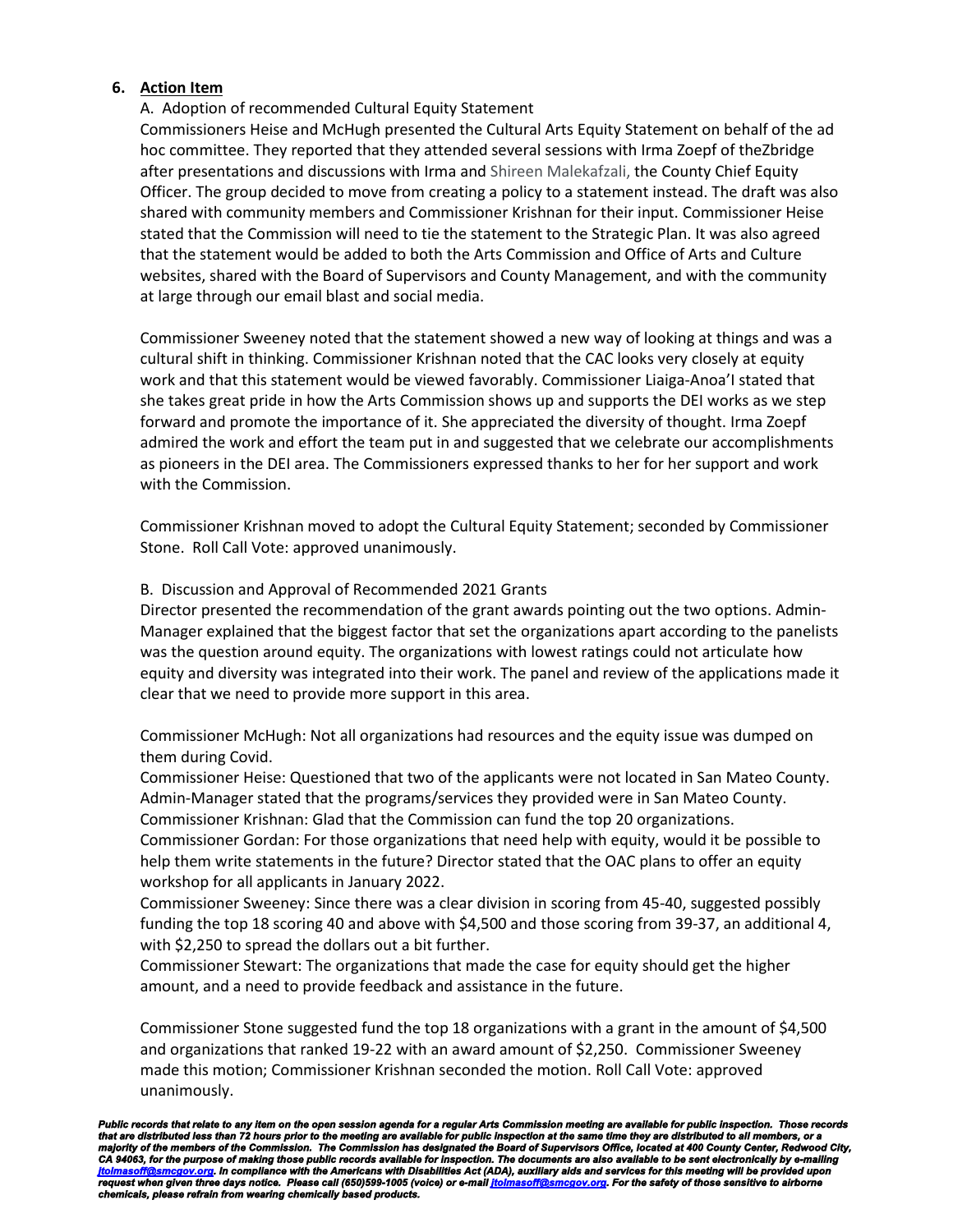C. Determination of Arts Commission meeting dates and times for 2022 Director suggested the Arts Commission returns to meeting bi-monthly, on the odd months only from 3:00-5:00 P.M. beginning in January 2022. The Commissioners agreed unanimously.

## **7. Discussion Items**

A. Presentation of State of California Form 700 postponed until the January 2022 meeting

**8. Adjournment**: Meeting was adjourned at 5:00 pm.

NEXT REGULAR COMMISSION MEETING: Wednesday, January 19, 2022 3:00-5:00 pm

Public records that relate to any item on the open session agenda for a regular Arts Commission meeting are available for public inspection. Those records<br>that are distributed less than 72 hours prior to the meeting are av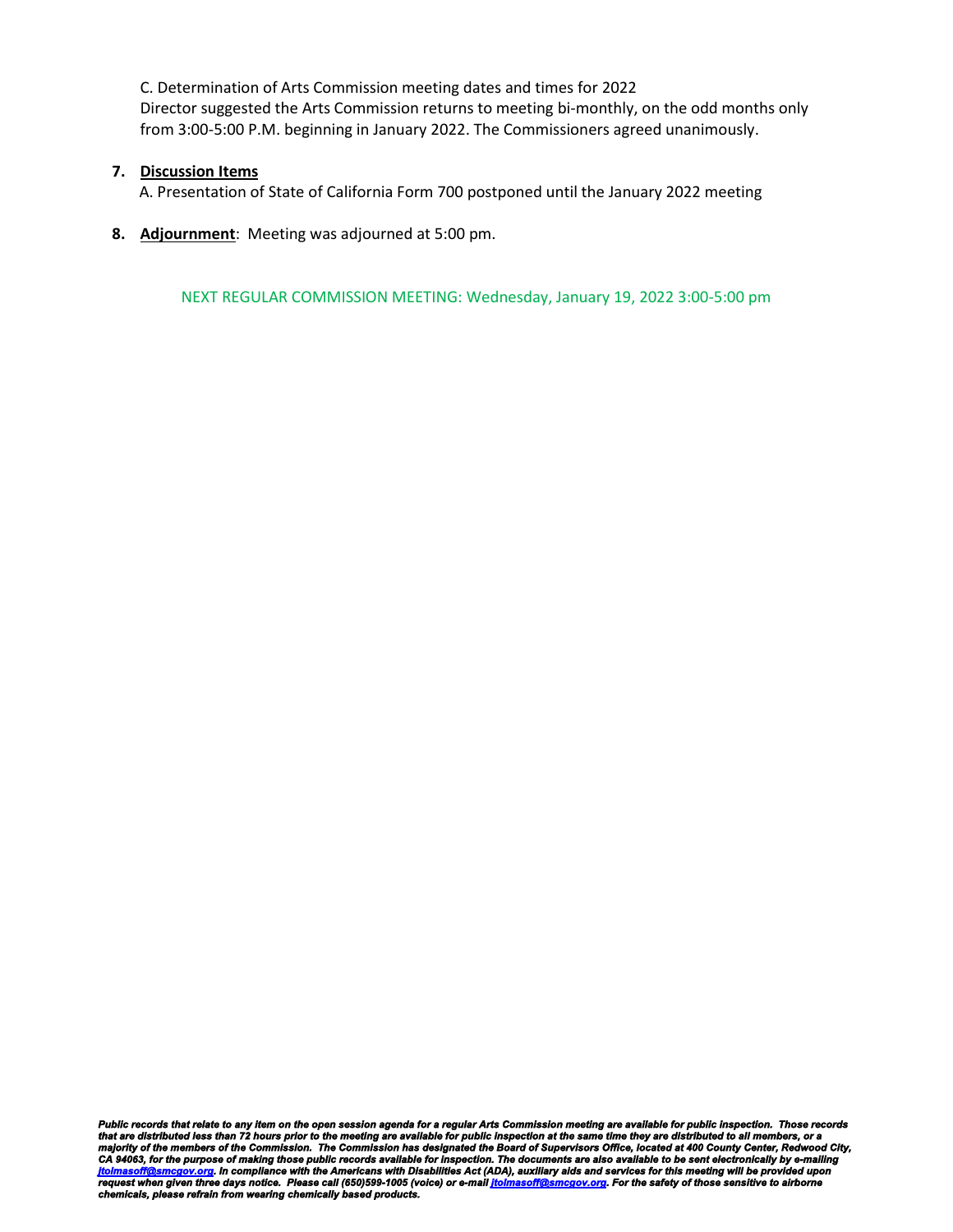

# MEMORANDUM

**To:** San Mateo County Arts Commissioners

**From:** Robin Rodricks

**re:** Agenda Item 7D– January 19, 2022 Arts Commission Meeting

**Date:** January 13, 2022

**SUBJECT:** Review of Draft County Public Art Policy

# **BACKGROUND:**

Since November 2019, County Management has significantly expanded its buildings and facilities – including rebuilding of the County Animal Control Center; the building of an Emergency Response Center; and a new Building 4 and parking structure at County Center. Further, additional projects are in early phases; these include the redevelopment of Flood Park, and the new Navigation Center and Transitional Housing project at Maple and Blomquist streets in Redwood City.

## **FOR REVIEW**

Given the significant increase in facility development, and in alignment with the strategic arts and culture strategic plan adopted by the Board of Supervisors on February 26, 2020, the County Manager requested the Office of Arts and Culture draft a public art policy to insure transparency and fairness in the process of decision-making and procurement of public art.

The draft policy is attached herewith. This policy was shared first with County Manager, who then forwarded it to County Counsel, Supervisors Groom and Slocum, and County Project Development Unit for legal, technical, and procedural review. The next step is for Arts Commissioners to review and provide feedback for me to share with the Executives.

Please review the draft policy. While we have allotted discussion time for the policy on the agenda, to save time at the meeting please email me ahead of the meeting with any questions, comments, additions, suggestions, etc. Any suggested changes to the policy will be shared with the Executives listed above. The final policy then will be voted on by the Supervisors at a regular Board meeting.

Thank you for your service.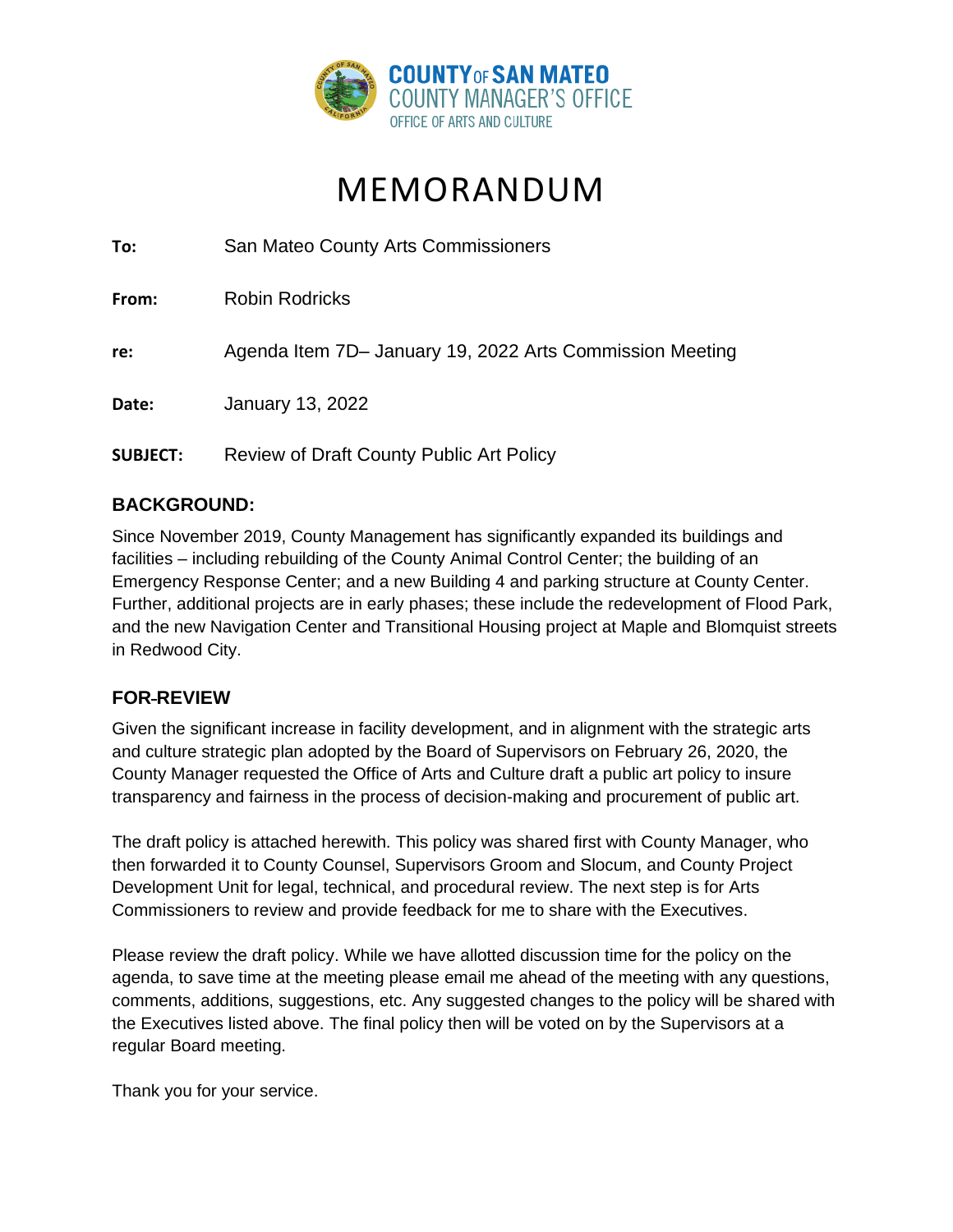

# **San Mateo County Public Art Policy**

by The Office of Arts and Culture

# **VISION**

Public Art has the power to educate, inspire, and shape our identity as individuals and as a community. We envision a County with vibrant public spaces where artwork celebrates the extraordinary diversity and history of our communities, and sparks delight and creativity in residents and visitors alike. Our vision is a future in which San Mateo County's well-designed and engaging artworks encourage people to fully appreciate and utilize public spaces. Public Art is an essential component of a thriving community, and a banner of the County's aspirations for our shared future.

# **1. MISSION AND GOALS**

The mission of San Mateo County's Public Art policy is to:

- 1.1 Promote a rich, diverse, and stimulating cultural environment to enhance the county's vitality and enrich the lives of the county's residents, visitors, and employees
- 1.2 Establish public standards and a public process for decisions about adding works of art in public spaces
- 1.3 Celebrate and reflect the diversity of the County by establishing equitable and community-engaged processes for artist selection
- 1.4 Establish and nurture ongoing collaborative planning relationships between The Office of Arts and Culture and other County departments
- 1.5 Honor local and regional artists and encourage and promote emerging artists by marking them in the public landscape through their artwork

# **2. DEFINITION OF PUBLIC ART**

The Office of Arts and Culture is guided by the following definition of public art:

Art objects placed (temporarily or permanently) in a shared and publicly accessible place (indoors or outdoors). Artwork can be freestanding work or integrated into the architecture of buildings or the landscape of outdoor spaces.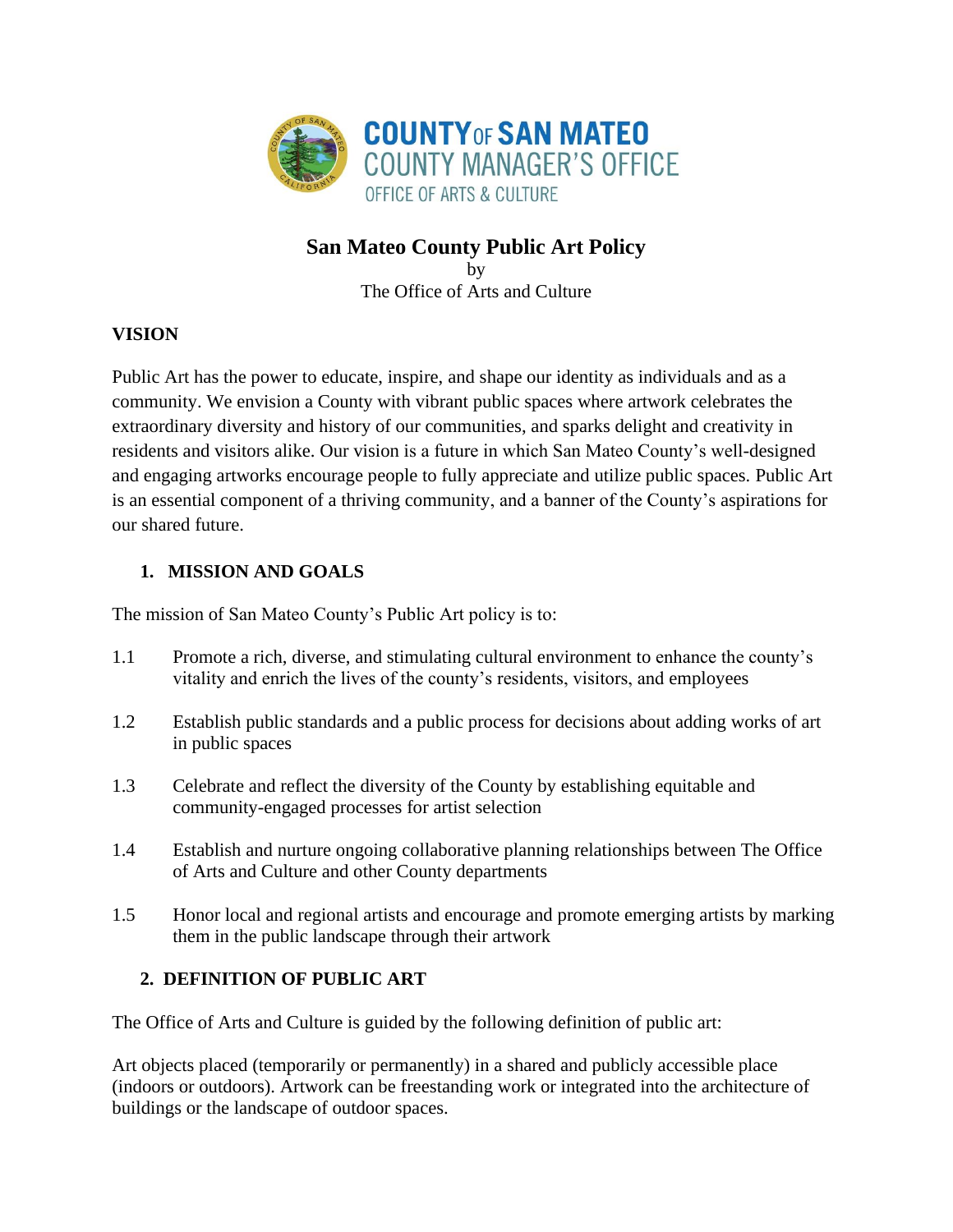A. Categories of public art may include functional, ornamental, expressive, or installation art donated or commissioned, or otherwise acquired that are located in publicly accessible space.

B. Art media may include but is not limited to sculptures, painting, murals, photography, drawings, prints, mixed media, electronic media, gardens, memorials, light works or statuary, and may include but is not limited to objects in clay, fiber, textiles, wood, metal, plastic, or other material.

# **3. FUNDING**

The methods for funding of public art can include General Fund allocations, or the inauguration of a percent-for-arts programs. Alternative funding sources might include government grant monies and private (including business) donations and grants. In addition to the cost of the art piece, funds should pay for administration, acquisition and construction, as well as maintenance, insurance and all other costs associated with the art piece(s).

# **4. CRITERIA FOR APPROVAL (OF SITE AND ARTWORK)**

The Project Development Unit, and any other associated County departments proposing art (i.e., Parks Department, Department of Public Works, Board of Supervisors), will work in consultation with The Office of Arts and Culture after a decision has been made to pursue public art on an upcoming project. Prior to approving a site for an artwork and prior to approving the artwork itself, The Office of Arts and Culture shall take into consideration the following factors:

- 4.1 Relationship of proposed artwork to existing or future architectural features, natural features (landscaping etc.), and urban design (pedestrian walkways, etc.)
- 4.2 Public Access to and visibility of the artwork
- 43 Public Safety
- 4.4 Overall aesthetic merit and the artwork's ability to enhance the public's experience of the site
- 4.5 The relationship of the proposed artwork to existing artworks within the site's vicinity
- 4.6 The exhibition of the artwork does not contradict the County's values of environmental sustainability, accessibility, and cultural inclusiveness
- 47 The proposed artwork is appropriate in scale, media and context
- 4.8 The proposed artwork supports inclusivity by avoiding themes related to religion, politics, violence, or nudity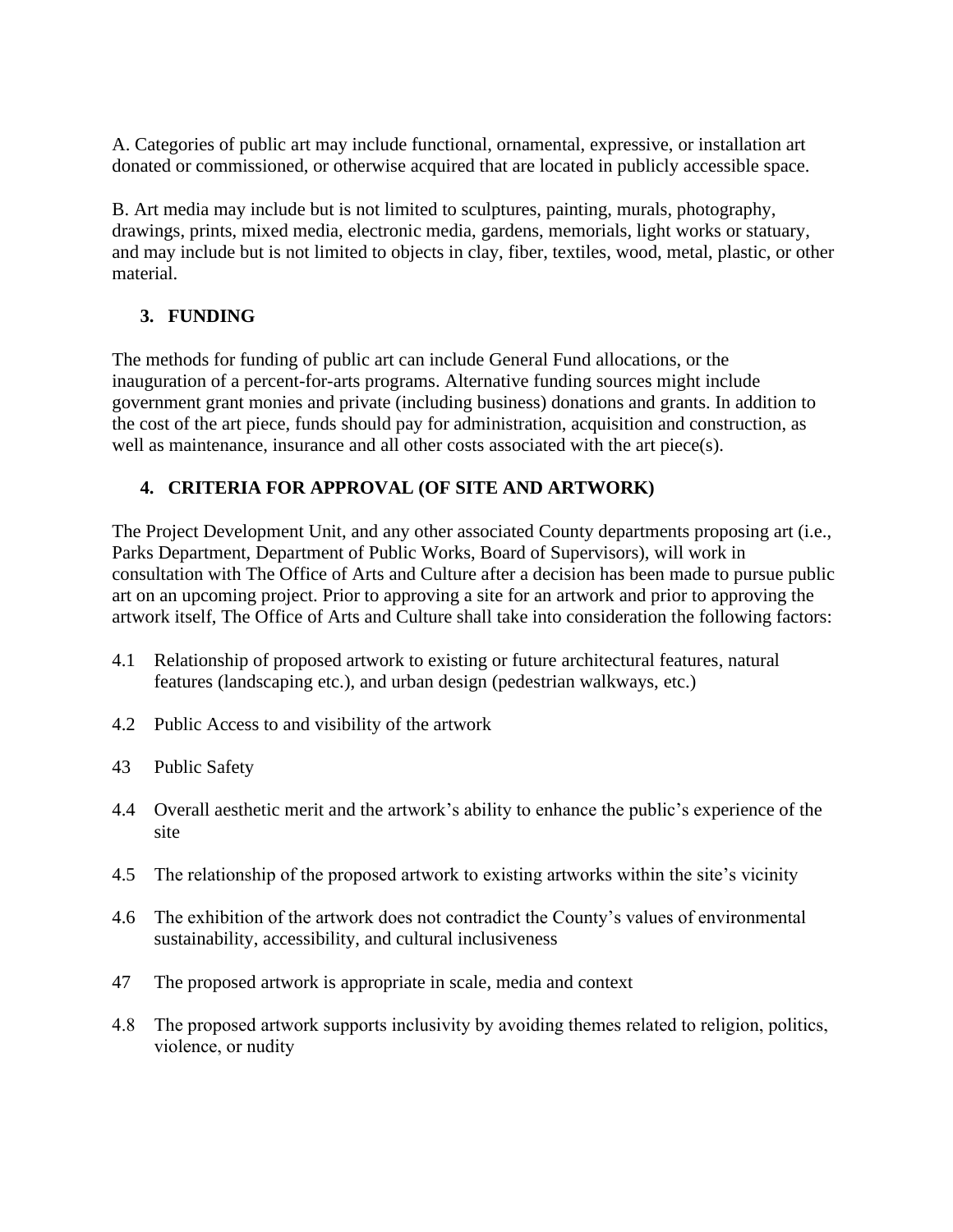After an artist, proposal, and project site has been selected, The Office of Arts and Culture shall hold no less than 1 community meeting for input and feedback.

# **5. ARTIST SELECTION PROCESS AND CRITERIA**

# SELECTION PROCESS

Depending on the project, the Office of Arts and Culture may: a) issue an open call for artists and/or emerging artists; or b) hold a limited invitational competition; or c) directly select an artist and/or emerging artist

To ensure fairness and openness, open calls and limited invitational projects will use the standards outlined in the County Cultural Equity Statement and County Galleries' calls for artists. Calls and invitationals will be appropriately promoted to the County at large using all County communication methods.

# CRITERIA

The Office of Arts and Culture will assemble a committee of knowledgeable people in the arts to judge applicants and their proposals. Consideration will be given to San Mateo County residents; however, the committee is not limited to the use of local artists. The committee will select artists based on:

- 3.1 Artistic merit and vision of body of work
- 3.2 Range of experience and professional commitment
- 3.3 Ability to translate artistic concepts into materials that are appropriate for public space, taking into consideration maintenance and safety
- 3.4 Appropriateness and feasibility of the artist's proposal
- 3.5 Demonstrated ability to design artwork that is sensitive to social, environmental, historical, and other relevant contexts
- 3.6 Ability and willingness to collaborate with County staff, design and engineering professionals, and other stakeholders

County Arts Commissioners and members of their immediate family are ineligible. San Mateo County staff and members of their immediate family are also ineligible.

# **6. DECOMMISSIONING, RELOCATION, ALTERATION OF PUBLIC ART**

The Office of Arts and Culture reserves the right to relocate, remove, decommission, or dispose of artworks for any of the following reasons: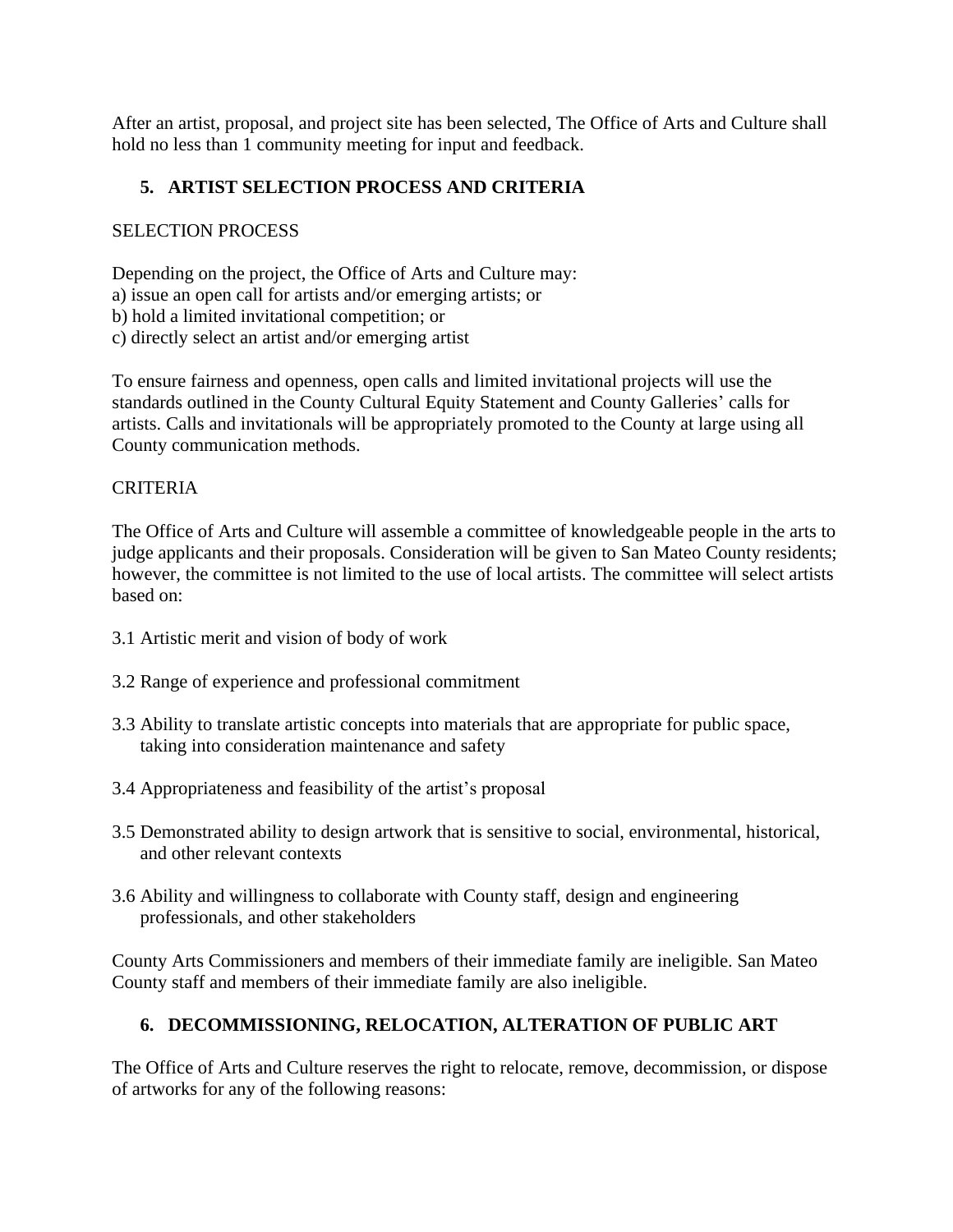- 6.1 Condition or security of the artwork cannot be reasonably guaranteed
- 6.2 Artwork has been damaged or has deteriorated to the point where repair is impractical, unreasonable, infeasible, or would render the work false
- 6.3 Significant changes in use, character, or actual design of the site require a re-evaluation of the relationship of the artwork to the site
- 6.4 Artwork no longer exists due to theft, accident, or natural disaster
- 6.5 It has been determined to be fraudulent, not authentic, or in violation of copyright law

The artist whose work of art is being considered for removal shall be notified in advance of said action.

## **7. MAINTENANCE OF PUBLIC ART**

San Mateo County is responsible for the maintenance of indoor and outdoor public artworks. Reasonable effort will be made to return artwork to its original condition and integrity when repair is needed due to aging, damage, or vandalism. A good faith effort will be made to notify artist on these occasions.

## **8. PUBLIC OWNERSHIP OF ART**

It is the County's intent to obtain ownership of rights to publish, display, reproduce, promote or sell any works of art created, solicited, donated or commissioned by the County for public display. Any call for art should include language making clear that submissions will be considered property of the County unless otherwise specified.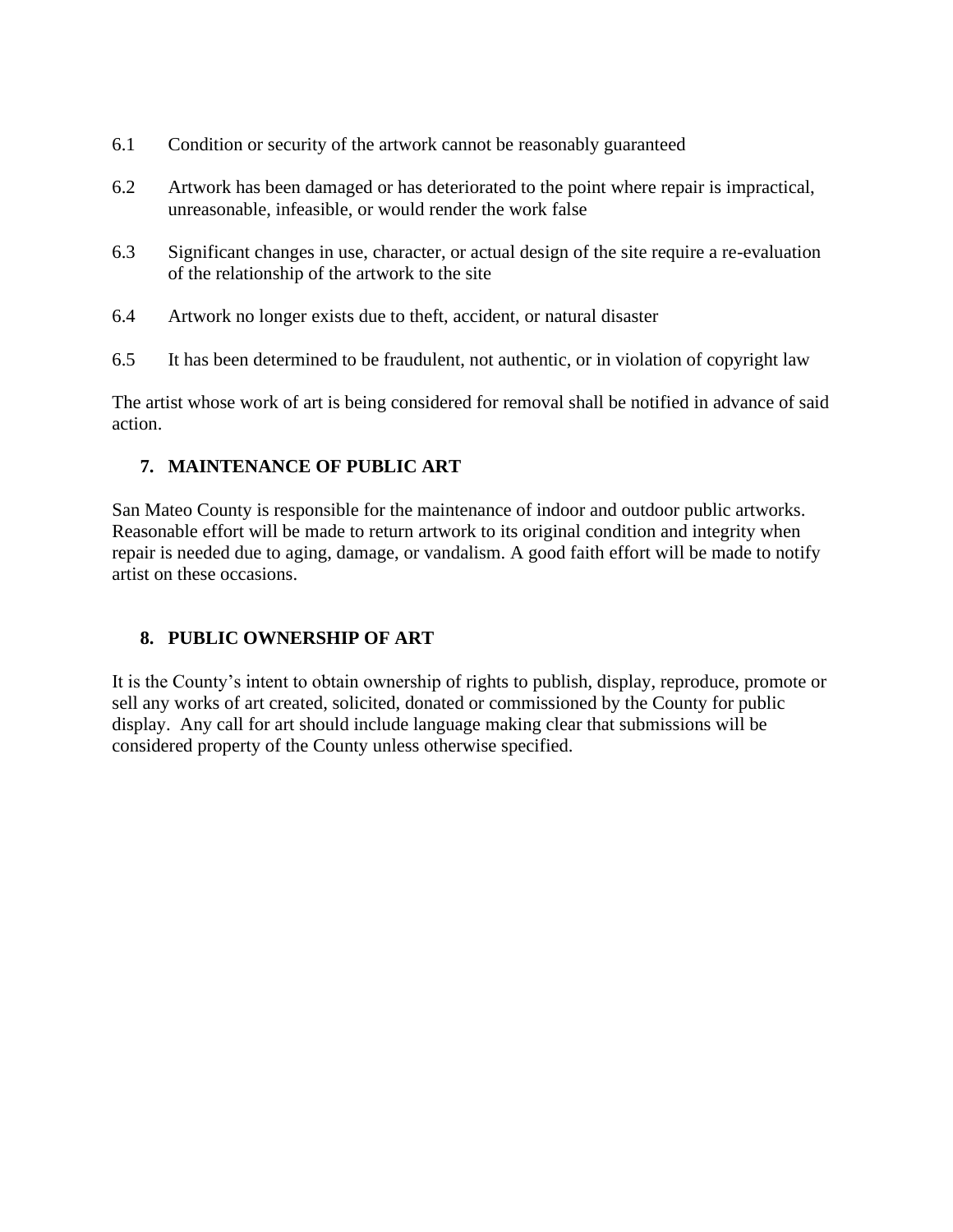# **ADDENDA**

- **SAMPLE REQUEST FOR PROPOSAL – STANDARD (open call for artists)**
- **SAMPLE REQUEST FOR PROPOSAL – INVITATIONAL (generally** *Request for Proposal* **in two phases)**
- **SAMPLE CALL FOR ARTISTS**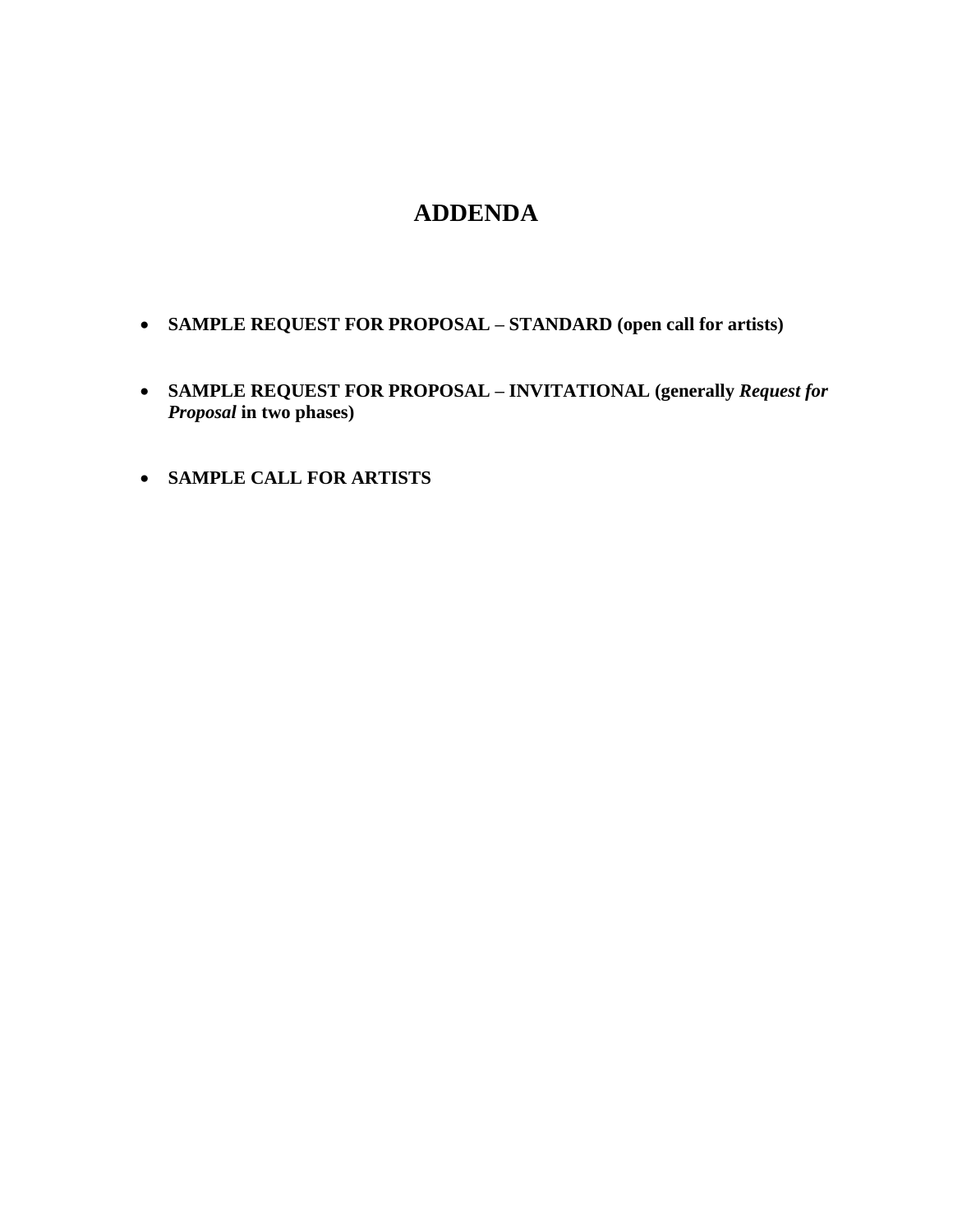## **SAMPLE**

## **REQUEST FOR PROPOSAL – STANDARD**

### **(UPDATED RFP LANGUAGE WILL BE PROVIDED BY COUNTY PROCUREMENT DEPARTMENT)**

**Acl;jaerlkjadskfjkjlasdflkjas;jf;jsdfkasdfj Acl;jaerlkjadskfjkjlasdflkjas;jf;jsdfkasdfj Acl;jaerlkjadskfjkjlasdflkjas;jf;jsdfkasdfj Acl;jaerlkjadskfjkjlasdflkjas;jf;jsdfkasdfj Acl;jaerlkjadskfjkjlasdflkjas;jf;jsdfkasdfj Acl;jaerlkjadskfjkjlasdflkjas;jf;jsdfkasdfj Acl;jaerlkjadskfjkjlasdflkjas;jf;jsdfkasdfj Acl;jaerlkjadskfjkjlasdflkjas;jf;jsdfkasdfj Acl;jaerlkjadskfjkjlasdflkjas;jf;jsdfkasdfj Acl;jaerlkjadskfjkjlasdflkjas;jf;jsdfkasdfj Acl;jaerlkjadskfjkjlasdflkjas;jf;jsdfkasdfj Acl;jaerlkjadskfjkjlasdflkjas;jf;jsdfkasdfj Acl;jaerlkjadskfjkjlasdflkjas;jf;jsdfkasdfj Acl;jaerlkjadskfjkjlasdflkjas;jf;jsdfkasdfj**

**Acl;jaerlkjadskfjkjlasdflkjas;jf;jsdfkasdfj Acl;jaerlkjadskfjkjlasdflkjas;jf;jsdfkasdfj Acl;jaerlkjadskfjkjlasdflkjas;jf;jsdfkasdfj Acl;jaerlkjadskfjkjlasdflkjas;jf;jsdfkasdfj Acl;jaerlkjadskfjkjlasdflkjas;jf;jsdfkasdfj Acl;jaerlkjadskfjkjlasdflkjas;jf;jsdfkasdfj Acl;jaerlkjadskfjkjlasdflkjas;jf;jsdfkasdfj Acl;jaerlkjadskfjkjlasdflkjas;jf;jsdfkasdfj Acl;jaerlkjadskfjkjlasdflkjas;jf;jsdfkasdfj Acl;jaerlkjadskfjkjlasdflkjas;jf;jsdfkasdfj Acl;jaerlkjadskfjkjlasdflkjas;jf;jsdfkasdfj Acl;jaerlkjadskfjkjlasdflkjas;jf;jsdfkasdfj Acl;jaerlkjadskfjkjlasdflkjas;jf;jsdfkasdfj Acl;jaerlkjadskfjkjlasdflkjas;jf;jsdfkasdfj**

**Acl;jaerlkjadskfjkjlasdflkjas;jf;jsdfkasdfj Acl;jaerlkjadskfjkjlasdflkjas;jf;jsdfkasdfj Acl;jaerlkjadskfjkjlasdflkjas;jf;jsdfkasdfj Acl;jaerlkjadskfjkjlasdflkjas;jf;jsdfkasdfj Acl;jaerlkjadskfjkjlasdflkjas;jf;jsdfkasdfj Acl;jaerlkjadskfjkjlasdflkjas;jf;jsdfkasdfj Acl;jaerlkjadskfjkjlasdflkjas;jf;jsdfkasdfj Acl;jaerlkjadskfjkjlasdflkjas;jf;jsdfkasdfj Acl;jaerlkjadskfjkjlasdflkjas;jf;jsdfkasdfj Acl;jaerlkjadskfjkjlasdflkjas;jf;jsdfkasdfj Acl;jaerlkjadskfjkjlasdflkjas;jf;jsdfkasdfj Acl;jaerlkjadskfjkjlasdflkjas;jf;jsdfkasdfj Acl;jaerlkjadskfjkjlasdflkjas;jf;jsdfkasdfj Acl;jaerlkjadskfjkjlasdflkjas;jf;jsdfkasdfj**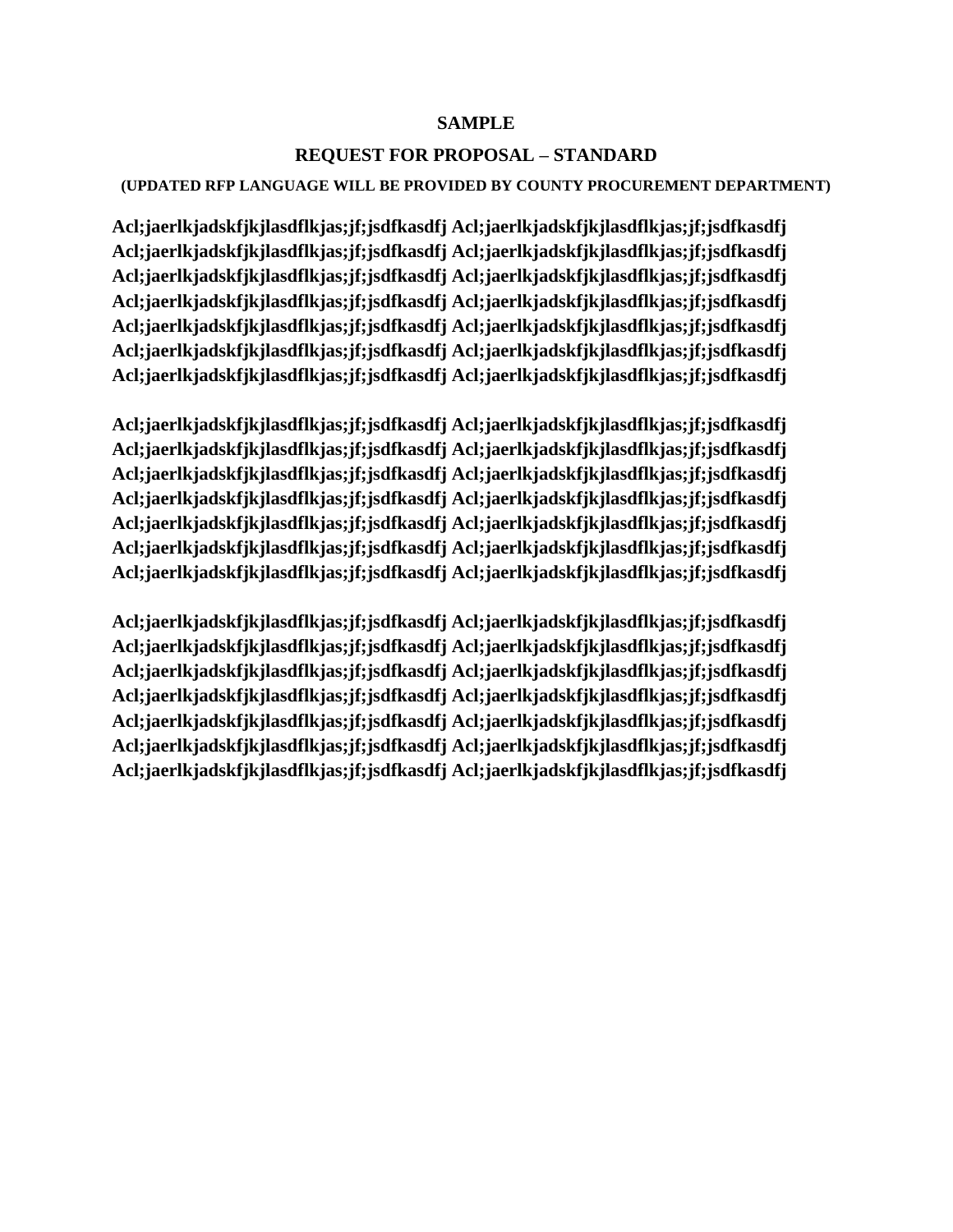## **SAMPLE**

## **REQUEST FOR PROPOSAL – INVITATIONAL**

#### **(SAMPLE LANGUAGE DERIVED FROM COUNTY COUNSEL AND PROCUREMENT DEPARTMENT FOR NORTH FAIR OAKS HEALTHY COMMUNITY MURAL PROJECT)**

**Acl;jaerlkjadskfjkjlasdflkjas;jf;jsdfkasdfj Acl;jaerlkjadskfjkjlasdflkjas;jf;jsdfkasdfj Acl;jaerlkjadskfjkjlasdflkjas;jf;jsdfkasdfj Acl;jaerlkjadskfjkjlasdflkjas;jf;jsdfkasdfj Acl;jaerlkjadskfjkjlasdflkjas;jf;jsdfkasdfj Acl;jaerlkjadskfjkjlasdflkjas;jf;jsdfkasdfj Acl;jaerlkjadskfjkjlasdflkjas;jf;jsdfkasdfj Acl;jaerlkjadskfjkjlasdflkjas;jf;jsdfkasdfj Acl;jaerlkjadskfjkjlasdflkjas;jf;jsdfkasdfj Acl;jaerlkjadskfjkjlasdflkjas;jf;jsdfkasdfj Acl;jaerlkjadskfjkjlasdflkjas;jf;jsdfkasdfj Acl;jaerlkjadskfjkjlasdflkjas;jf;jsdfkasdfj Acl;jaerlkjadskfjkjlasdflkjas;jf;jsdfkasdfj Acl;jaerlkjadskfjkjlasdflkjas;jf;jsdfkasdfj**

**Acl;jaerlkjadskfjkjlasdflkjas;jf;jsdfkasdfj Acl;jaerlkjadskfjkjlasdflkjas;jf;jsdfkasdfj Acl;jaerlkjadskfjkjlasdflkjas;jf;jsdfkasdfj Acl;jaerlkjadskfjkjlasdflkjas;jf;jsdfkasdfj Acl;jaerlkjadskfjkjlasdflkjas;jf;jsdfkasdfj Acl;jaerlkjadskfjkjlasdflkjas;jf;jsdfkasdfj Acl;jaerlkjadskfjkjlasdflkjas;jf;jsdfkasdfj Acl;jaerlkjadskfjkjlasdflkjas;jf;jsdfkasdfj Acl;jaerlkjadskfjkjlasdflkjas;jf;jsdfkasdfj Acl;jaerlkjadskfjkjlasdflkjas;jf;jsdfkasdfj Acl;jaerlkjadskfjkjlasdflkjas;jf;jsdfkasdfj Acl;jaerlkjadskfjkjlasdflkjas;jf;jsdfkasdfj Acl;jaerlkjadskfjkjlasdflkjas;jf;jsdfkasdfj Acl;jaerlkjadskfjkjlasdflkjas;jf;jsdfkasdfj**

**Acl;jaerlkjadskfjkjlasdflkjas;jf;jsdfkasdfj Acl;jaerlkjadskfjkjlasdflkjas;jf;jsdfkasdfj Acl;jaerlkjadskfjkjlasdflkjas;jf;jsdfkasdfj Acl;jaerlkjadskfjkjlasdflkjas;jf;jsdfkasdfj Acl;jaerlkjadskfjkjlasdflkjas;jf;jsdfkasdfj Acl;jaerlkjadskfjkjlasdflkjas;jf;jsdfkasdfj Acl;jaerlkjadskfjkjlasdflkjas;jf;jsdfkasdfj Acl;jaerlkjadskfjkjlasdflkjas;jf;jsdfkasdfj Acl;jaerlkjadskfjkjlasdflkjas;jf;jsdfkasdfj Acl;jaerlkjadskfjkjlasdflkjas;jf;jsdfkasdfj Acl;jaerlkjadskfjkjlasdflkjas;jf;jsdfkasdfj Acl;jaerlkjadskfjkjlasdflkjas;jf;jsdfkasdfj Acl;jaerlkjadskfjkjlasdflkjas;jf;jsdfkasdfj Acl;jaerlkjadskfjkjlasdflkjas;jf;jsdfkasdfj**